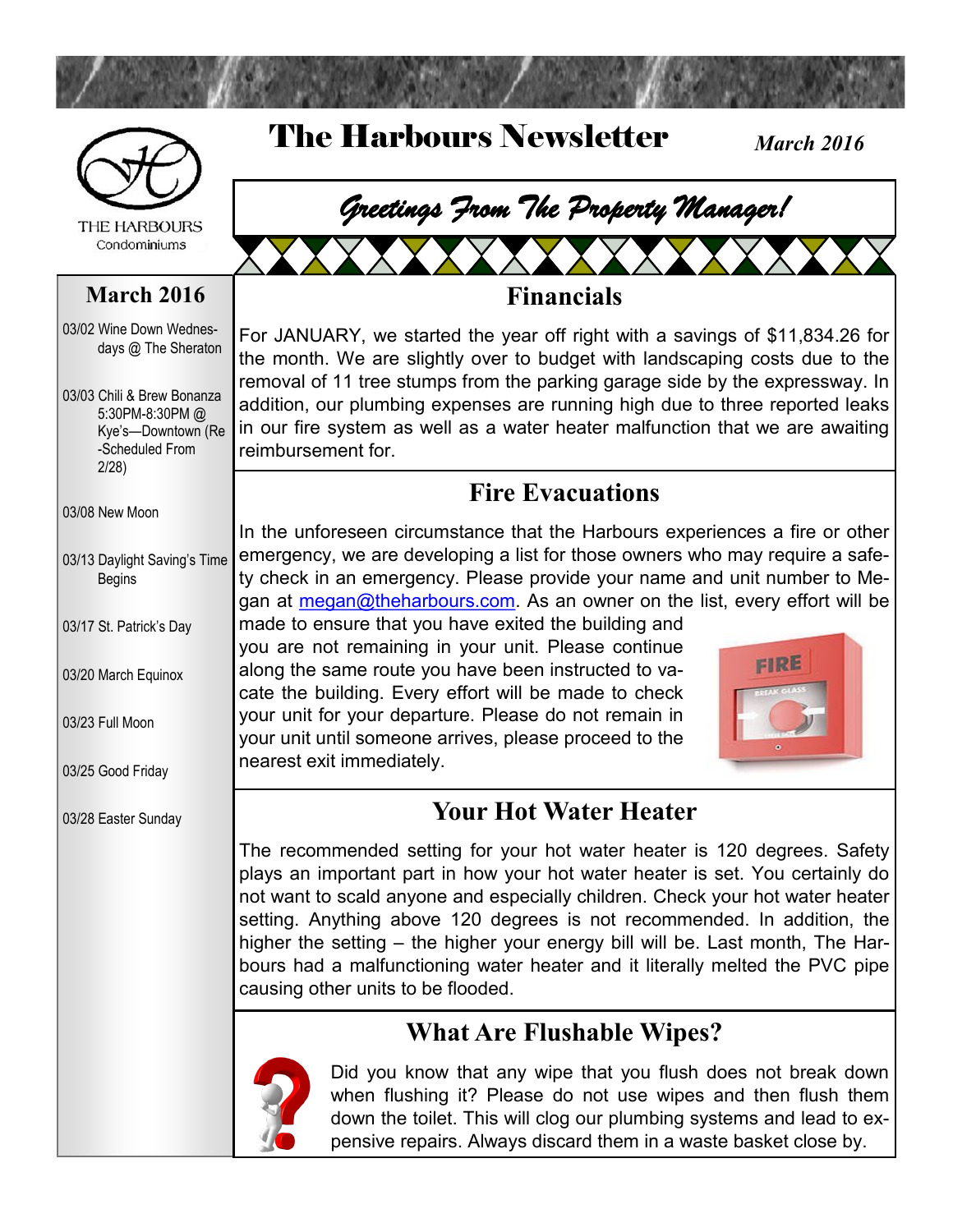

# **<sup>2016</sup>***March 2016* The Harbours Newsletter

# *Notes From The Property Manager:* **(CONT.)**

#### **New FOB Process Going Smoothly**



I wanted to thank those owners who have already complied with the request to provide an I.D. and inventory of your FOBS to make the Harbours an even safer place to live! Remember, the deadline is May 1, 2016 and any FOB not verified will be turned off at that time. Safety is our number one goal and we want to ensure that every key FOB that is assigned has an owner that has been designated to that FOB and is responsible for that FOB. The office will merely make a photo copy of your driver's license or state I.D. along with writing down the account number of your FOB. This will be placed in your unit's file. On May 1, 2016, any

FOB that has not been registered will be deactivated from the system and will no longer be able to be used to gain entry to the Harbours. If you are out of town and not able to physically hand over your license or a copy, please scan it and email a photo to [megan@theharbours.com](mailto:megan@theharbours.com). Please place the number that is on your key FOB in the email so that this can be verified. For those not able to utilize email, you can also fax this to (812) 282-9153. Thank you for making the Harbours an even safer place to live!

#### **New Rules**

The Rules Committee has been busy updating numerous rules. We will be sending this out together once all rules have been approved by the Board. We will then register the new rules along with our other governing documents to make them official.

#### **Thunder 2016!**

We have already started the countdown to Thunder here in the office! Please watch your mailings soon for additional information.



#### **Package Deliveries**

April 1, 2016 is our goal to have all courier packages (UPS, FEDEX, DHL etc.) delivered to each unit's door. In addition, USPS parcels will be delivered to postal lockers on premises (front office, in the mail room or another area – stay tuned). The USPS key will be deposited in your regular mailbox and then you will utilize the key to open the storage parcel box where the key will remain. This transition has been in the making for several months. It simply does not look professional or neat to have parcels deposited all over the office. In addition, many labor hours in the office is dedicated to parcel processing even though the postage paid on the delivery includes delivery to your door! Lastly, a small number of owners would send packages here and never pick them up timely. This was an inconvenience to the office staff and others in trying to locate the package. The responsibility in managing your personal packages should be the unit's owner only. Lastly, if the delivery is in the hallway at your door for more than 72 hours, the delivery may be removed to storage and a note left concerning the package's location under your door. If a package requires a signature, it will always be left in the office.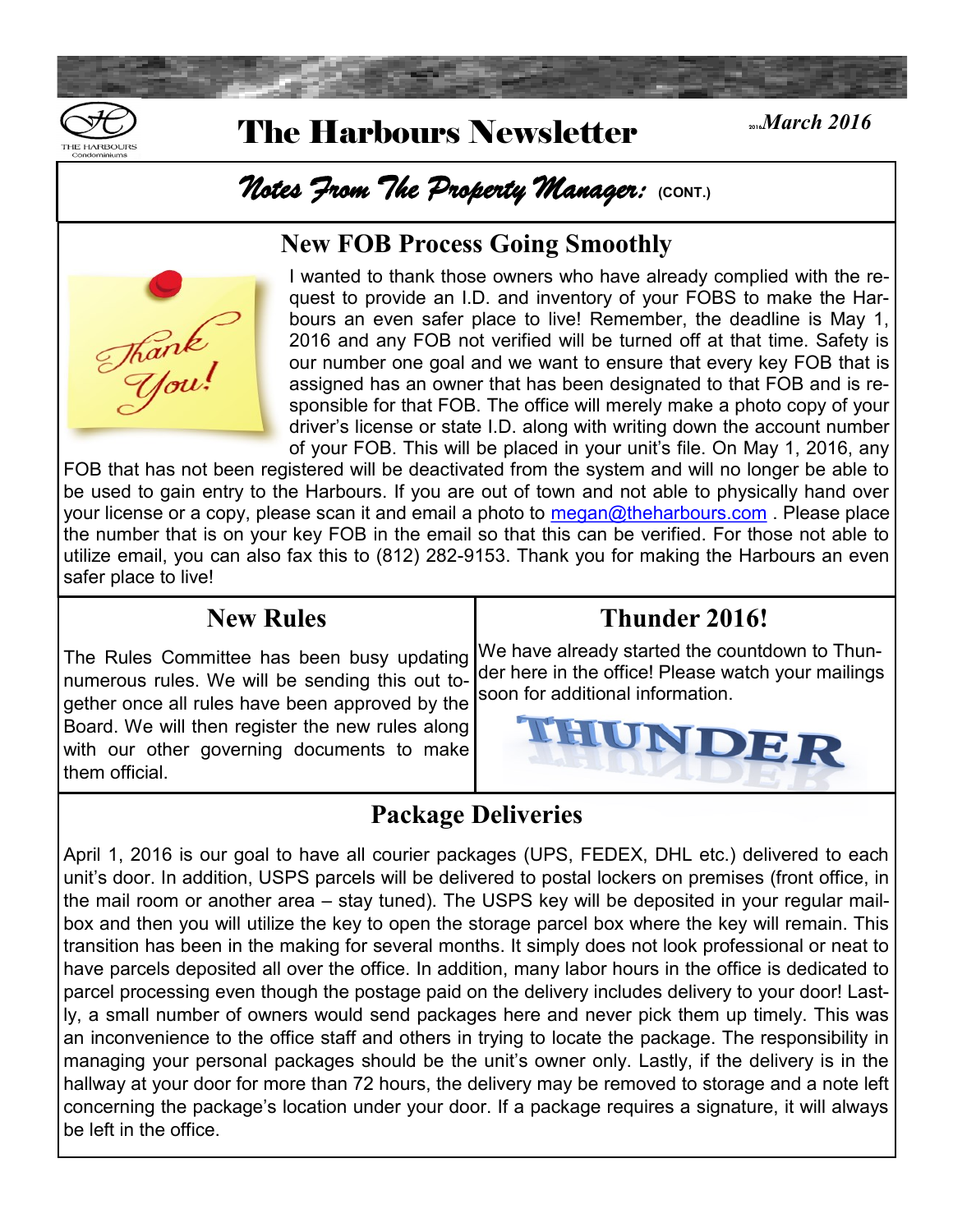

# *Notes From The Property Manager:* **(CONT.)**

#### **Parking Spaces**

As a reminder, anytime there is a transfer or sale of a parking space - please get the office involved. We can provide the documents that are needed and we require you to update us on any transfer so that our records are up to date. I am working with the Registrar for Clark County in having all our records finalized so that there is a definitive "go to" person to verify what spaces belong to whom.

## **HOA Parking Spaces**

You may have noticed the new signage that has been recently placed at all HOA parking spaces. HOA parking spaces are available on a first come first served basis for visitors or any other need on a temporary basis (no more than 24 hours). Simply stop in the office to receive a temporary parking permit. If you have a medical need, these too can be used for that purpose and you do not even need to have handicapped parking privileges.

#### **Violations**

The following violation actions were taken in the past month:

Pet feces/urine dripping off balcony – Legal action taken 1

Water being thrown from balcony 1 and 1 and 2 and 2 and 2 and 2 and 2 and 2 and 2 and 2 and 2 and 2 and 2 and 2  $\,$  1 Pet off leash 1 and 2008 the set of the set of the set of the set of the set of the set of the set of the set of the set of the set of the set of the set of the set of the set of the set of the set of the set of the set of Past due ledger accounts – One small claims action 13 Mailbox in disrepair 2

Unit not compliant with smoke alarm smoke test  $5$ 

Cigarette smoke 2

Per our newest Fine Policy, this is how the violations work. If a violation is reported, a letter is sent out and the owner has 10 days to rectify the issue. Usually, this takes care of 99% of the violations. If after 10 days the violation has not been rectified, a second letter is sent out with a \$50 fine. Another 10 days is allowed for correction. Thereafter, the HOA can take a multitude of legal recourses to correct the issue.

# **If You Smell Gas Inside...**



**Should you call the Harbours office first? NO!** Go to a phone that is not near the smell and call your local

gas company right away. (If the smell is strong or you are unsure, leave the building and then call.) They will come and make the area safe at no charge to you. While waiting for the gas company field service representative:

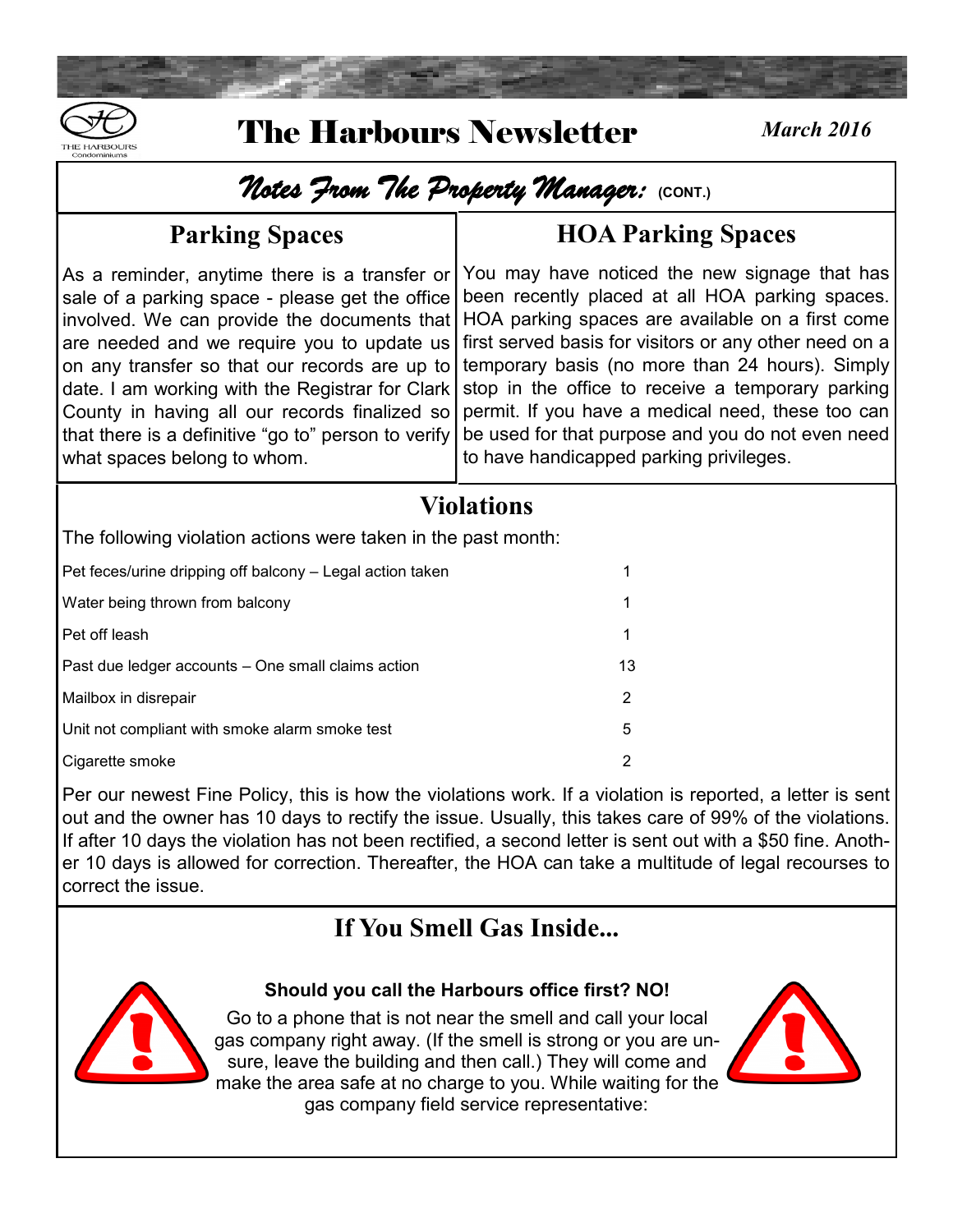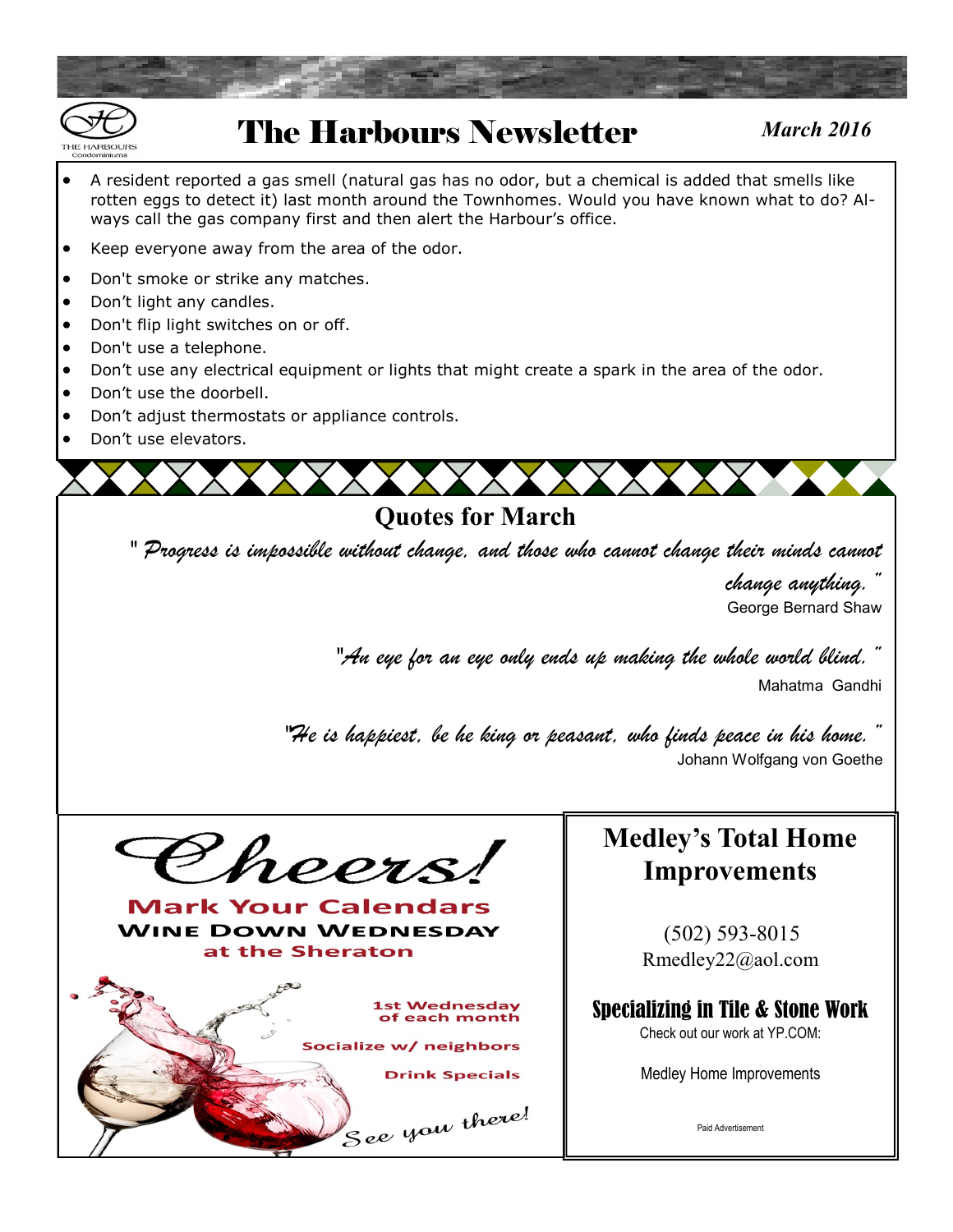

#### **Survey Results**

**We listened! – Results of The Harbours' Survey – Anything below 60% satisfaction is a poor score. Anything above 80% is above average. Anything in between is acceptable.** 

I would like to personally thank each and every one of you who replied and took the survey. We received over 90 respondents! In all my years doing this, I was very happy with the response.

#### **CONGRATULATIONS TO JENNIFER HALL FOR MEETING THE DEADLINE WITH YOUR SUR-VEY AND WINNING A \$50 GIFT CERTIFICATE TO THE RESTAURANT OF YOUR CHOICE!**

First of all, I must tell you that I learned five years of information in the comments that were shared. I appreciate your candidness and willingness to make The Harbours a better place to live!

What follows is the actual raw data I received excluding the personal comment sections so that I can protect your privacy. In addition, I want to review some of the highlights:

I very much appreciated the kind words and feedback that I received as your Property Manager. You may not like all the decisions I make, but please be assured every decision is made with you in mind!

I was amazed at the number of issues brought to my attention that had never been registered or reported to the office. Please report any concern you have with the building or even items that you feel the Board should be made aware of. I will be your first point of contact. In addition, I commit to you that you will receive a phone call or email from me on the status. It has been brought to my attention that some owners will tell their neighbors, post it on social media or complain to anyone who wants to listen about an issue they have and never report it properly. Please understand that this is not the way to correct or solve anything. Why solicit opinions about a problem you have to others when it can simply be resolved on your own with a call or email to me? Will you team with me to open the proper channels of communication and direct the communication properly on concerns? The next time you hear an issue or concern, simply ask…"Have you told Stuart"? I cannot help you unless I am aware of the issue! Let's work together!

**Security or Concierge?** – Many of our owners did not know what to really call the person who is available after the office closes nightly in the lobby. Also, many of you were not happy with the present level of service this person provides, but we heard you loud and clear when you told us that you felt this position was very important. So, we have re-named this position! Lobby Attendant. A plan is now in the works to improve upon this position and structure it in a way that is more user friendly for all of our owners at no additional costs. Stay tuned for updates!

**Indoor Pool** – Many who took the survey do not use the indoor pool, but they did not want to get rid of it either. They thought it was a good amenity and it should be kept. However, the one continual complaint about the pool was that it was too cold in temperature. Read has done a great job in ensuring the pool water temperature is between 84-86 degrees constantly (Indoor pool standard). In addition, the air temperature should be within four degrees of the water temperature so that the pool windows do not fog up. I think many of the respondents felt that it should be 107 degrees ( whirlpool temperature). Even though we have Jacuzzi-like jets in the pool, we are using the pool as an indoor swimming pool and not a hot tub.

**Why has the Board not finished painting our Building?** – Your Board is well aware that they have not completed painting the building. They are waiting on the bridge project to be completed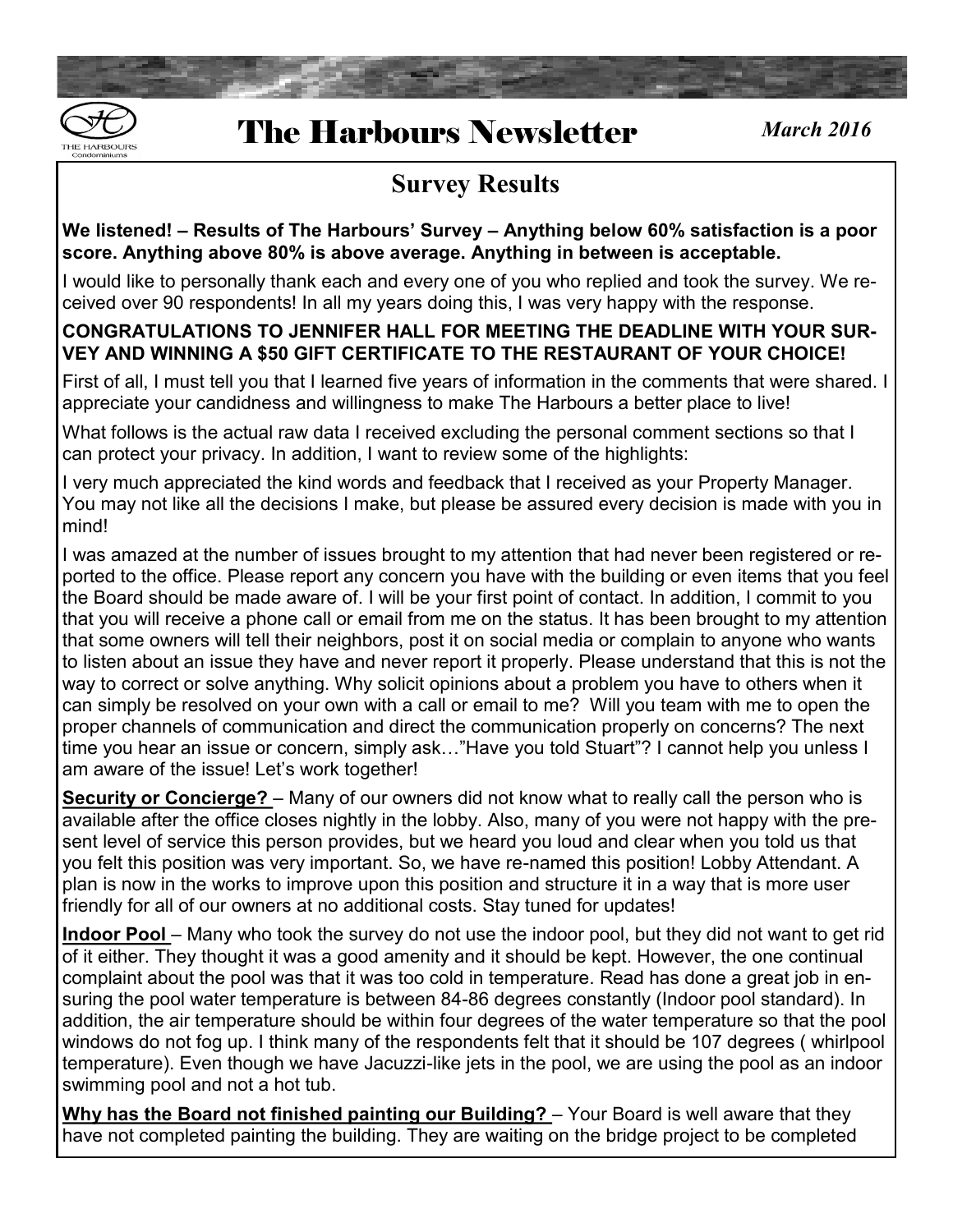

until they start again due to all the dust that is presently in the air.

**"Some of the common area furniture looks like it belongs in a funeral home"!** We listened. The Décor' committee has been assembled again under the auspice that minimal furniture is better than a lot of furniture that does not match. Stay tuned for the committee to do its' work!

**Staffing Levels** – I am personally reviewing this and once complete will have a better view of proper staffing levels or contracted labor.

**Recycling** – We received a lot of comments about our program. Unfortunately, the program is controlled by the county. We cannot make any changes to it.

**Pool Umbrellas** – We had several complaints about not enough umbrellas at the outdoor pool. We are reviewing this issue for the season.

**Business Center** – Due to the low usage scores on the Business Center, we are reviewing possible other options for this area. One idea was to turn it into a social area that you can reserve if your condo is too small to accommodate a larger gathering. What about calling it THE HAVEN at the Harbours?

**In-House Maintenance** – We plan on reintroducing in-house maintenance very soon. Stay tuned for updates. This was due to the numerous requests for it!

#### **The Harbours Condominiums Survey Results**

1. Please provide your unit number. N/A

2. In general, how satisfied are you with the overall appearance, maintenance and housekeeping at The Harbours? 70.7%

3. How satisfied are you with the outdoor landscaping? 77.5%

4. Would an in-house maintenance program for owner's units be of interest to you if the cost started at approximately \$40 per visit and \$40 per hour for non-licensed work?

•Yes 58.8%

 $•No$  42.4%

5. How would you rate the overall cleanliness of the public areas? 72.4%

6. How would you rate the overall maintenance of the building? 71.5%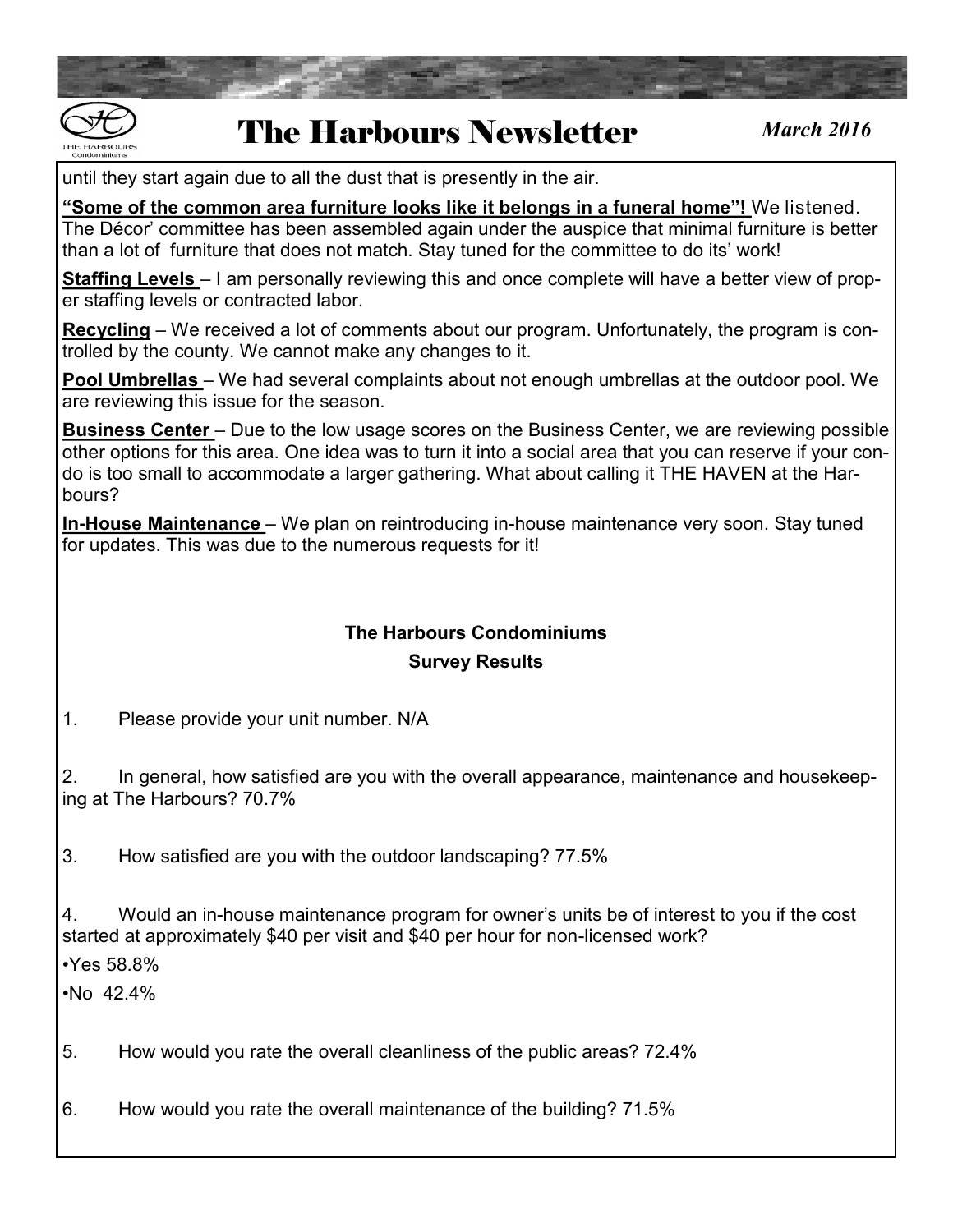

#### 7. How satisfied are you with the trash removal program? 80.6%

- 8. How satisfied are you with the lobby and second level business center amenities? 60.0%
- 9 How would you rate the condition/quality of the common area furnishings? 57.9%
- 10. How satisfied are you with the monthly newsletter? 80.2%
- 11. Are the rules at The Harbours too rigid?
- •Yes 23.3%
- •NO 77.9%

12. Do you believe the rules and regulations at The Harbours are correctly being enforced? •Yes 50.6%

- •No 50.6%
- 13. Comments for questions 1-12: N/A
- 14. How important are periodic social events scheduled and sponsored by The Harbours? •Not Important 39.8% •Important 44.3%
- •Very Important 17.0%
- 15. Do you think the members of your elected governing board strive to serve the best interests of the community as a whole?
- •Absolutely 32.2%
- •For the most part 47.1%
- •Not at all 10.3%
- •Not Sure 13.8%
- 16. How satisfied are you with the Board's management of the Association? 65.4%
- 17. How satisfied are you with the level of communication from the Board? 57.1%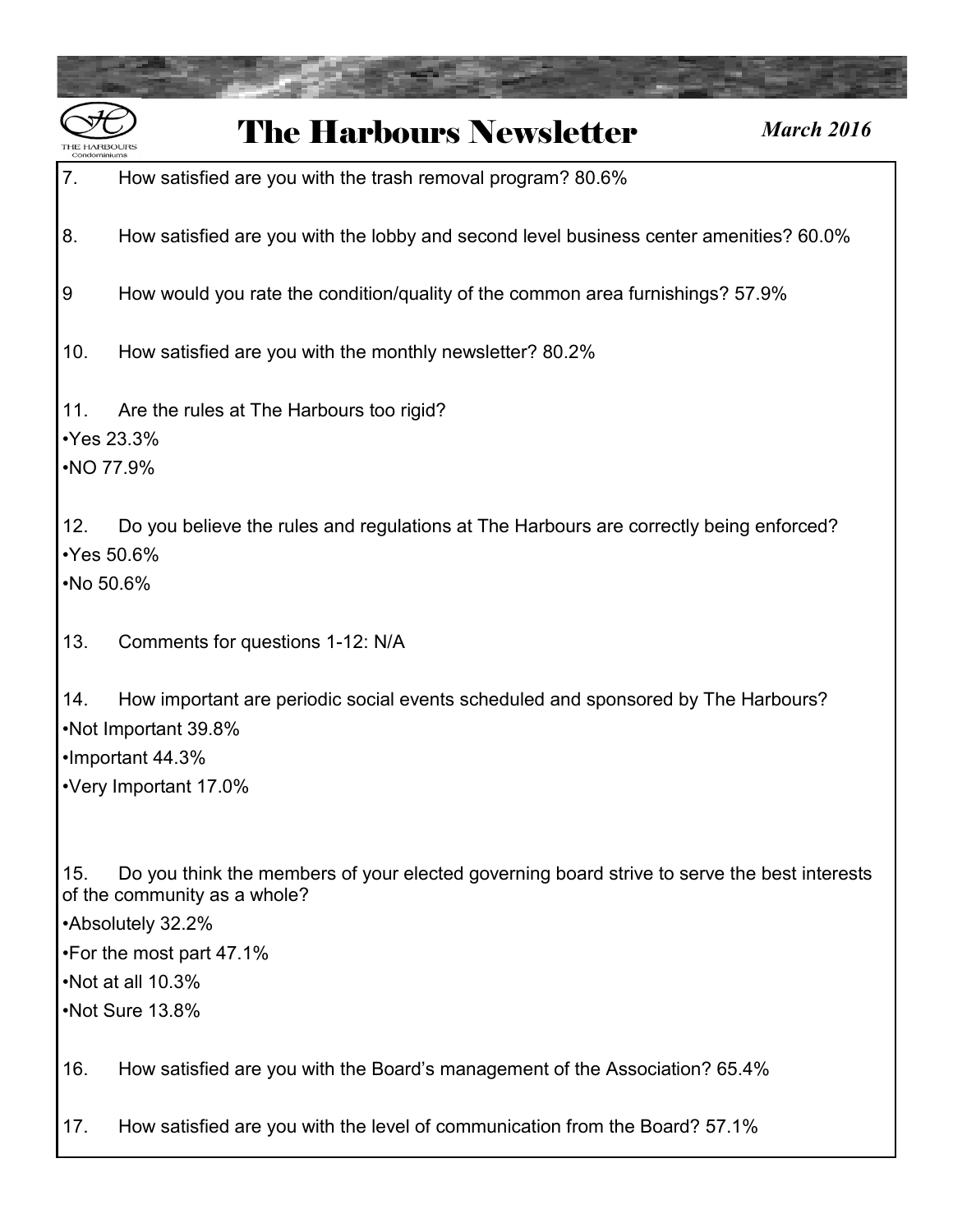| <b>The Harbours Newsletter</b><br><b>March 2016</b><br><b>THE HARROLIRS</b><br>Condominiums                                                                                                     |  |  |
|-------------------------------------------------------------------------------------------------------------------------------------------------------------------------------------------------|--|--|
| 18.<br>Considering your overall assessments and the services provided by your association, how<br>would you describe the return for what you pay in assessments?                                |  |  |
| <b>•Great 12.6%</b>                                                                                                                                                                             |  |  |
| 13.8%<br>$\cdot$ Bad<br>•Good 59.8%                                                                                                                                                             |  |  |
| •Not sure<br>13.8%                                                                                                                                                                              |  |  |
|                                                                                                                                                                                                 |  |  |
| 19.<br>If The Harbours created a telephone book, would you want your name, address and tele-<br>phone number included?<br>60.0%<br>$\cdot$ Yes                                                  |  |  |
| 40.0%<br>$\cdot$ No                                                                                                                                                                             |  |  |
| 20.<br>How much do you agree or disagree with this statement? Residents believe overwhelmingly<br>that association rules protect property values.<br>•Strongly Agree - 29.5%<br>•Agree $-42.0%$ |  |  |
| •Strongly Disagree - 5.7%                                                                                                                                                                       |  |  |
| $\cdot$ Disagree - 10.2%                                                                                                                                                                        |  |  |
| •Neither disagree nor agree $-12.5\%$                                                                                                                                                           |  |  |
| Comments for questions 13-20: N/A<br>21.                                                                                                                                                        |  |  |
| 22.<br>How frequently do you access www.theharbours.com?<br>$\cdot$ Weekly – 16.7%                                                                                                              |  |  |
| . Never, but am aware of website $-28.9\%$                                                                                                                                                      |  |  |
| $-Monthly - 15.6%$<br>. Never, but was unaware of website $-2.2\%$                                                                                                                              |  |  |
| •Less than once a month 36.7%                                                                                                                                                                   |  |  |
| 23.<br>How satisfied are you with the website? 57.1%                                                                                                                                            |  |  |
| How satisfied are you with the indoor pool? 46.3%<br>24.                                                                                                                                        |  |  |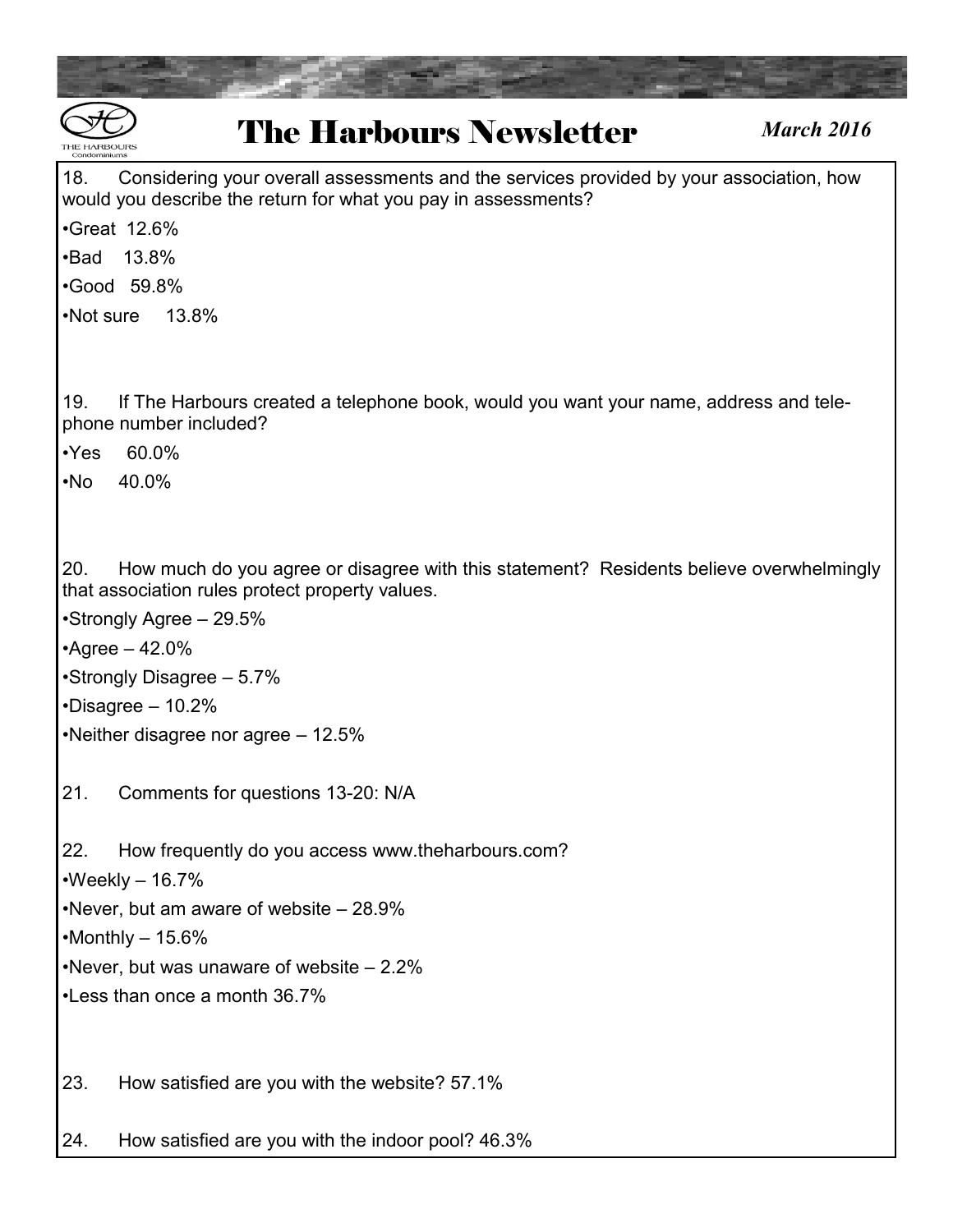| <b>The Harbours Newsletter</b>                                                                                                                                                                 | <b>March 2016</b> |
|------------------------------------------------------------------------------------------------------------------------------------------------------------------------------------------------|-------------------|
| 25.<br>How satisfied are you with the outdoor pool? 79.5%                                                                                                                                      |                   |
| 26.<br>How important is the indoor pool?                                                                                                                                                       |                   |
| •Not Important - 26.7%                                                                                                                                                                         |                   |
| $\cdot$ Important - 41.9%                                                                                                                                                                      |                   |
| •Very Important - 32.6%                                                                                                                                                                        |                   |
| How frequently do you use the indoor pool?<br>27.                                                                                                                                              |                   |
| $\cdot$ Always - 5.7%                                                                                                                                                                          |                   |
| Sometimes - 48.3%                                                                                                                                                                              |                   |
| •Never $-46.0%$                                                                                                                                                                                |                   |
| 28.<br>Comments on questions 21-27: N/A                                                                                                                                                        |                   |
| 29.<br>How frequently do you use the outdoor pool?                                                                                                                                             |                   |
| $\cdot$ Always - 25.6%                                                                                                                                                                         |                   |
| •Sometimes - 51.2%                                                                                                                                                                             |                   |
| •Never $- 24.4%$                                                                                                                                                                               |                   |
| 30.<br>If it saved \$20,000 per year, would you like to get rid of the indoor pool?                                                                                                            |                   |
| - 31.7%<br>•Yes -                                                                                                                                                                              |                   |
| $No - 68.3%$                                                                                                                                                                                   |                   |
| 31.<br>Do you use the business center?                                                                                                                                                         |                   |
| $Yes - 21.6%$                                                                                                                                                                                  |                   |
| $•No - 78.4%$                                                                                                                                                                                  |                   |
| 32.<br>Would you be interested in upgrading the second floor business center so it could be used for<br>small gatherings if the upgrade could be done for less than \$30,000?<br>$Yes - 50.0%$ |                   |
| $No - 51.1%$                                                                                                                                                                                   |                   |
| Do you think a fence should be installed around the pet area for a "pet playground"?<br>33.                                                                                                    |                   |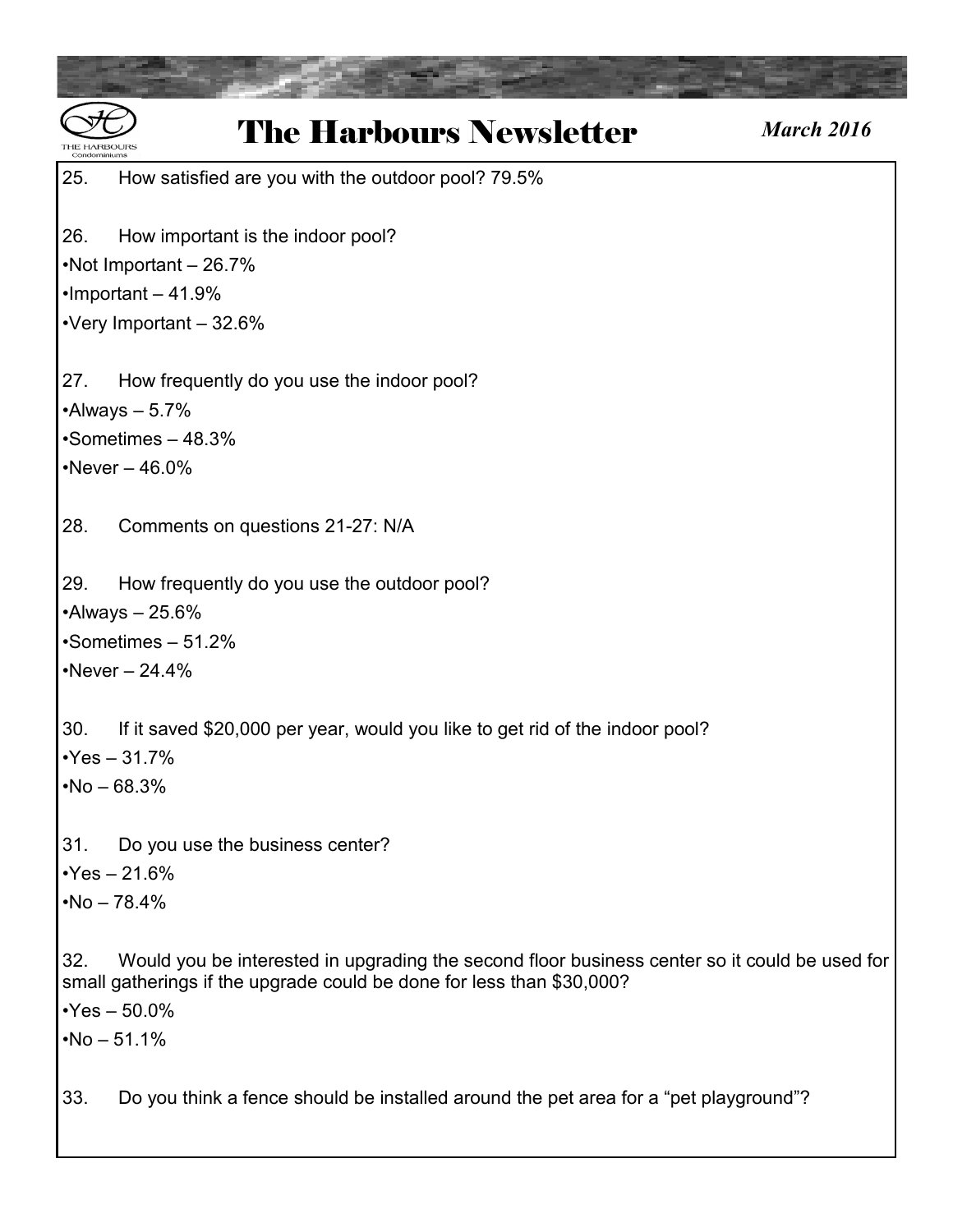| <b>The Harbours Newsletter</b><br><b>March 2016</b>                                                                                                                           |
|-------------------------------------------------------------------------------------------------------------------------------------------------------------------------------|
| 25.<br>How satisfied are you with the outdoor pool? 79.5%                                                                                                                     |
| 26.<br>How important is the indoor pool?                                                                                                                                      |
| •Not Important - 26.7%                                                                                                                                                        |
| $\cdot$ Important - 41.9%                                                                                                                                                     |
| •Very Important $-32.6%$                                                                                                                                                      |
| How frequently do you use the indoor pool?<br>27.                                                                                                                             |
| $\cdot$ Always - 5.7%                                                                                                                                                         |
| Sometimes - 48.3%                                                                                                                                                             |
| •Never $-46.0%$                                                                                                                                                               |
| 28.<br>Comments on questions 21-27: N/A                                                                                                                                       |
| 29.<br>How frequently do you use the outdoor pool?                                                                                                                            |
| $\cdot$ Always - 25.6%                                                                                                                                                        |
| Sometimes - 51.2%                                                                                                                                                             |
| •Never $-24.4%$                                                                                                                                                               |
| 30.<br>If it saved \$20,000 per year, would you like to get rid of the indoor pool?                                                                                           |
| $Yes - 31.7%$                                                                                                                                                                 |
| $No - 68.3%$                                                                                                                                                                  |
| 31.<br>Do you use the business center?                                                                                                                                        |
| $Yes - 21.6%$                                                                                                                                                                 |
| $No - 78.4%$                                                                                                                                                                  |
| 32.<br>Would you be interested in upgrading the second floor business center so it could be used for<br>small gatherings if the upgrade could be done for less than \$30,000? |
| $Yes - 50.0%$                                                                                                                                                                 |
| $•No - 51.1%$                                                                                                                                                                 |
| 33. Do you think a fence should be installed around the pet area for a "pet playground"?<br>$\cdot$ Yes - 37.3% $\cdot$ No - 62.7%                                            |
|                                                                                                                                                                               |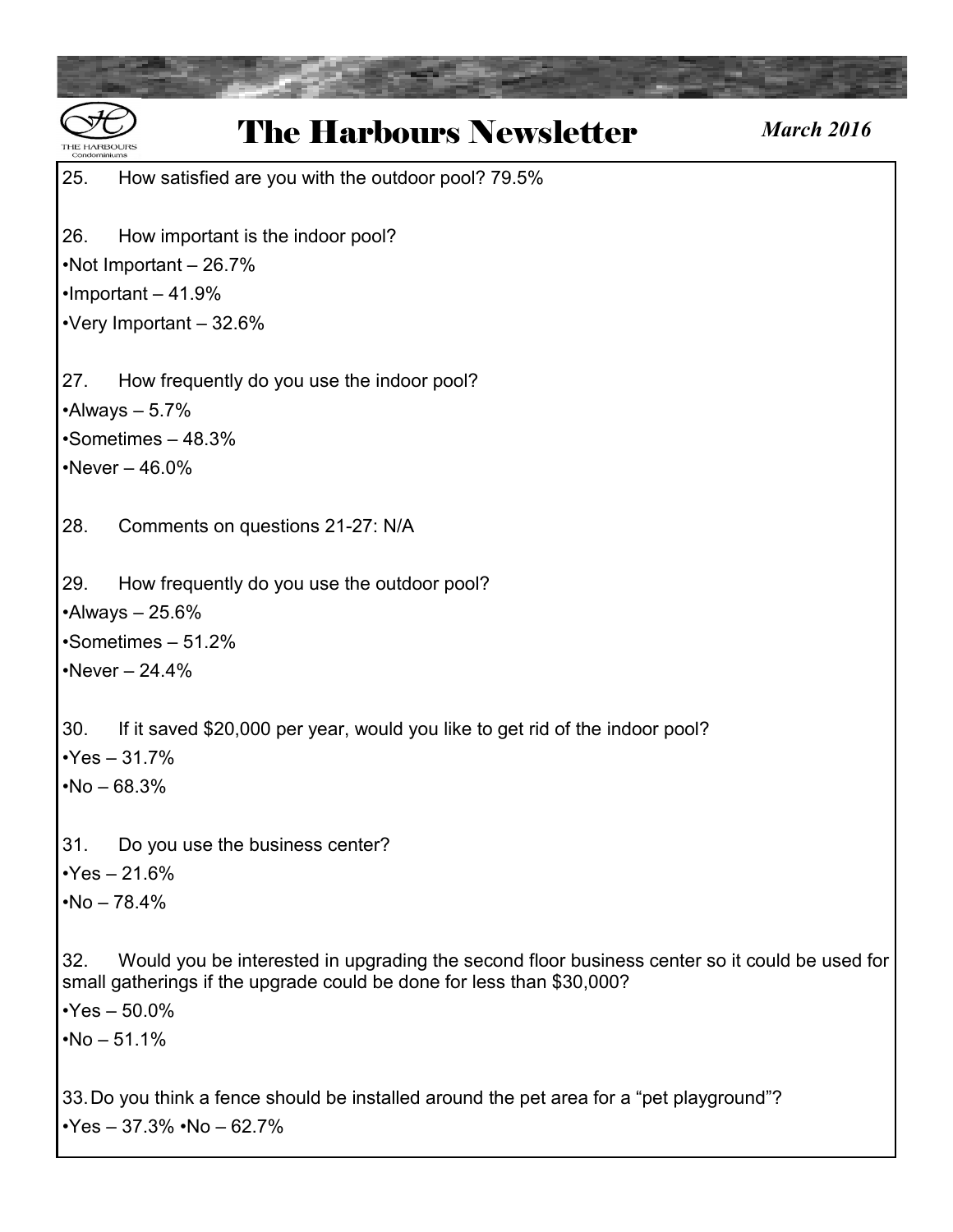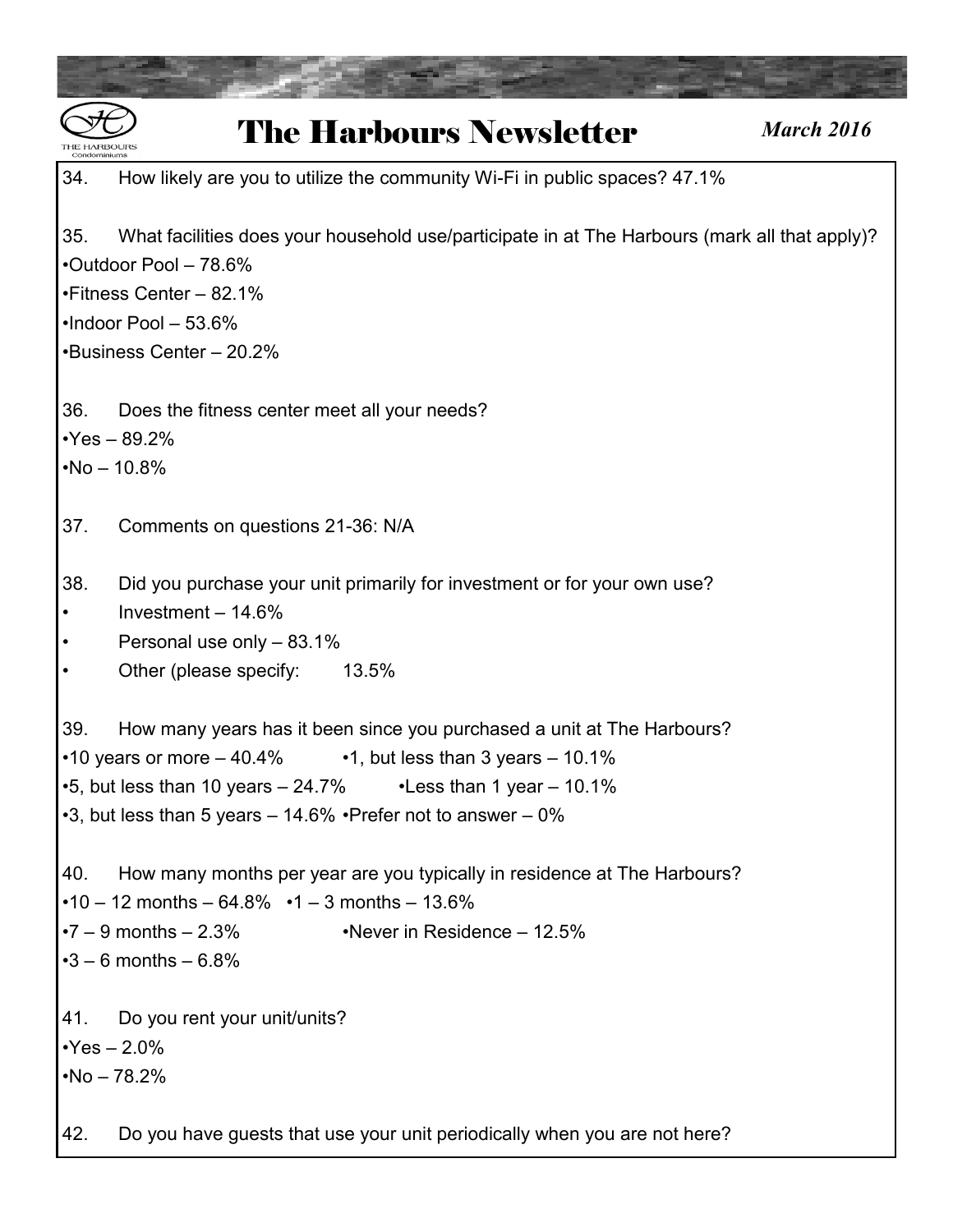$\cdot$ Yes – 21.3%  $•No - 78.7%$ 

43. Do you support the one-year minimum lease restriction?

 $\cdot$ Yes – 71.3%

 $•No - 28.7%$ 

44. Since first purchasing your unit, has the quality of service….? •Improved – 31.8% •Stayed the Same – 41.2%

 $\cdot$ Declined – 27.1%

45. What do you especially like about The Harbours? N/A

46. What do you especially dislike about The Harbours? N/A

- 47. Do you feel secure in the building with the current protection?
- Not Secure 5.6%
- Secure 66.3%
- Very Secure 28.1%

48. Would you like more security at proportionately more cost?

 $\cdot$ Yes – 24.7%

 $•No - 76.5%$ 

49. How would you rate the concierge service? 24.3%

50. Do you want us to improve and keep the concierge service if it can be done without increasing cost?

 $•Yes - 73.8%$ 

 $•No - 27.4%$ 

51. Would you like a Concierge service that is significantly better if it costs more?  $\text{Yes} - 24.1\% \text{ No} - 75.9\%$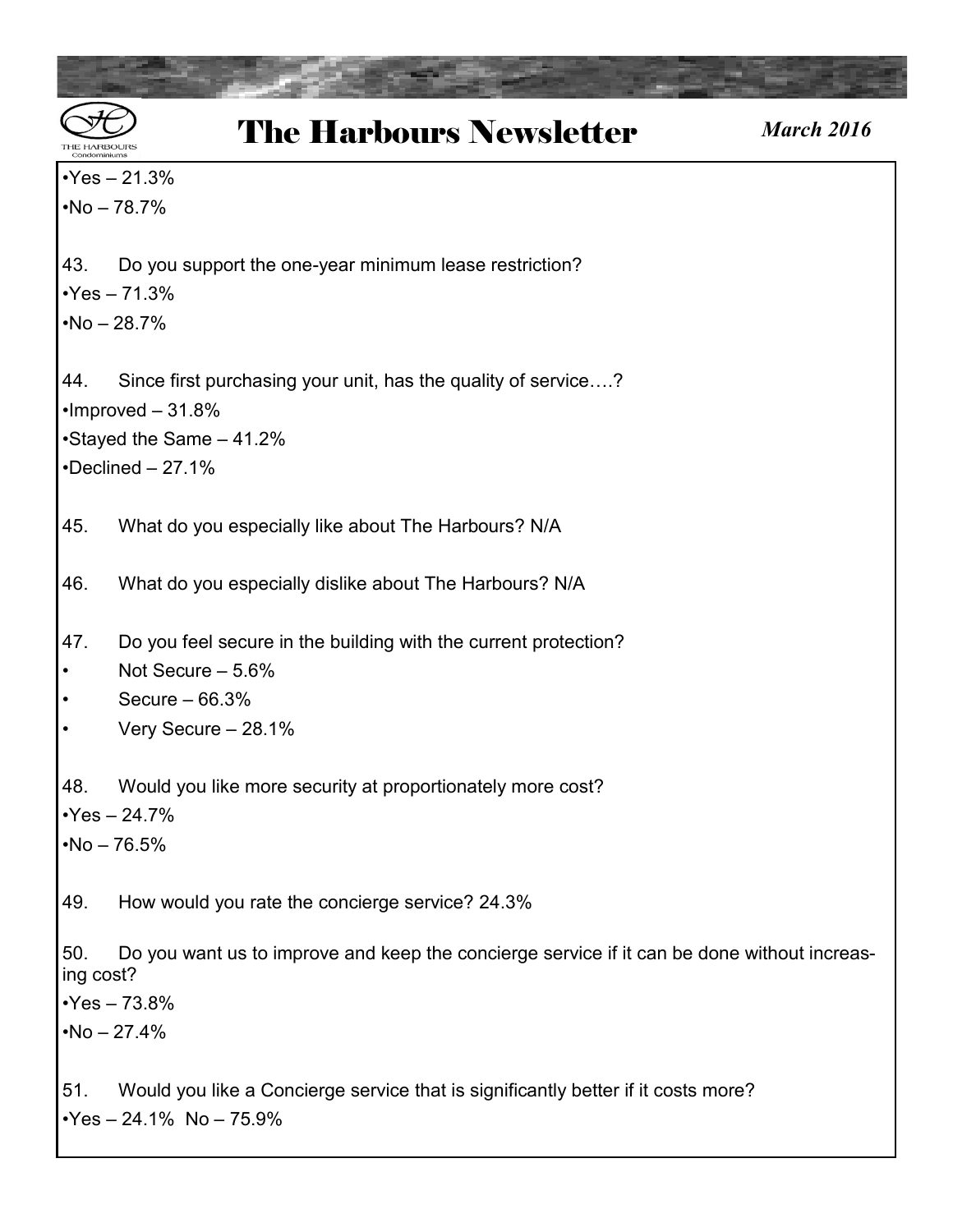| <b>The Harbours Newsletter</b><br><b>March 2016</b><br>Condominiums                                                                                                                                                |
|--------------------------------------------------------------------------------------------------------------------------------------------------------------------------------------------------------------------|
| 52.<br>Do you want us to get rid of the concierge service if it saves \$24,000 per year?                                                                                                                           |
| $Yes - 48.8%$                                                                                                                                                                                                      |
| $No - 52.3%$                                                                                                                                                                                                       |
| 53.<br>We currently cover 4 hours per day for concierge service. Would you like more, same, or less<br>if the cost changes in proportion to the hours?                                                             |
| More $-25.6%$                                                                                                                                                                                                      |
| Same $-39.0%$                                                                                                                                                                                                      |
| $Less - 35.4%$                                                                                                                                                                                                     |
| 54.<br>Would you prefer extensive camera coverage throughout the hallways in addition to the con-<br>cierge service if the cost rose significantly higher?<br>$Yes - 23.3%$<br>$No - 76.7%$                        |
| 55.<br>Would you prefer extensive camera coverage throughout the hallways instead of the conci-<br>erge service if the cost were comparable or less?<br>$Yes - 41.0%$<br>$No - 59.0\%$                             |
| 56.<br>If it can be done at a reasonable cost, would you prefer a finger print access system that<br>would significantly increase security instead of FOB access to the building?<br>$Yes - 42.5%$<br>$No - 57.5%$ |
| 57.<br>Should the HOA terminate the concierge service and use those funds to upgrade a security<br>camera system for the building?<br>$Yes - 47.6%$<br>$No - 52.4%$                                                |
| The following questions are related to the property manager:                                                                                                                                                       |
| 58.<br>Ability to settle disputes quickly: 77.6%                                                                                                                                                                   |
| 59.<br>Knowledge and skill: 85.7%                                                                                                                                                                                  |